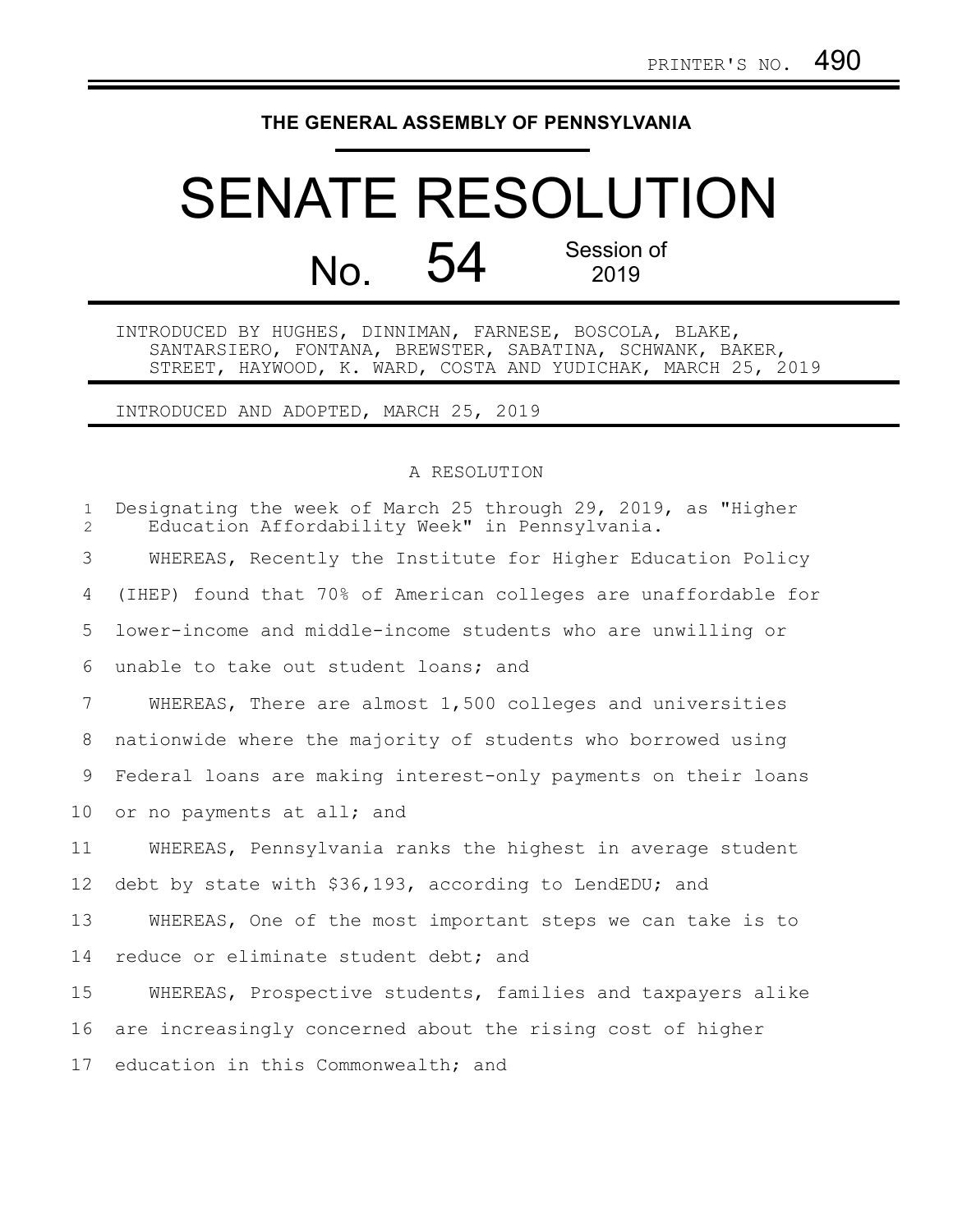WHEREAS, In the past 10 years, college prices rose 45%, while incomes have decreased by 7%, according to the Lumina Foundation; and 1 2 3

WHEREAS, Pennsylvania's public officials understand the importance of saving for higher education and the difficulties of saving that students and parents face; and 4 5 6

WHEREAS, Knowledge of the availability of student financial aid to help finance a postsecondary education has been shown to vary across demographic groupings; and 7 8 9

WHEREAS, The TAP 529 and the Keystone Scholars program can provide different methods of saving for higher education; and WHEREAS, Fluctuating appropriations and enrollment levels in combination with increasing administrative costs have caused unprecedented fiscal pressure for colleges and universities; and WHEREAS, Colleges and universities are significant economic enterprises contributing to the cultural, educational and financial success and stability of the regions in which they are located; and 10 11 12 13 14 15 16 17 18

WHEREAS, Higher education is a critical mechanism for socioeconomic advancement and economic mobility in our society; and 19 20 21

WHEREAS, All residents of this Commonwealth benefit from the skills and education gained by students at our institutions of higher education; and 22 23 24

WHEREAS, The future of this Commonwealth depends in part on the ability of public and private institutions of higher education to continue to fulfill their missions; therefore be it RESOLVED, That the Senate designate the week of March 25 through 29, 2019, as "Higher Education Affordability Week" in Pennsylvania to further educate Commonwealth residents on 25 26 27 28 29 30

20190SR0054PN0490 - 2 -